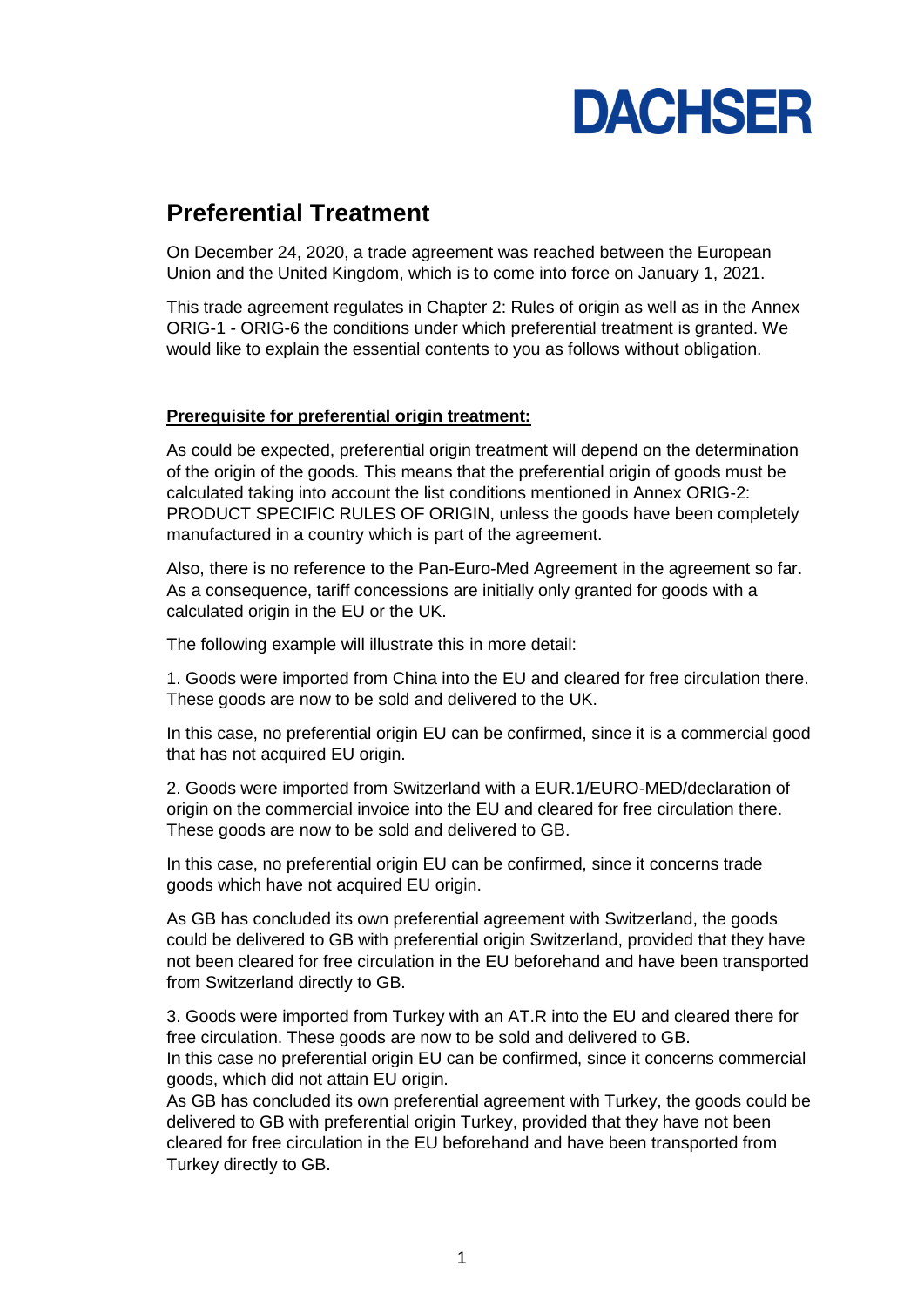

4. Goods have been sufficiently processed in the EU according to the list conditions (Annex ORIG-2: PRODUCT SPECIFIC RULES OF ORIGIN) and are now to be sold and delivered to the UK.

In this case, a preferential origin EU can be confirmed, whereby the goods can be imported into GB at the customs rate 0% as a rule.

## **Proof of preferential origin of goods:**

#### a) Exporter's declaration

If preferential origin can be claimed according to the conditions mentioned in point 4 above, the following text is provided for this purpose on a commercial invoice or any other document that sufficiently describes the product.

(Period: from\_\_\_\_\_\_\_\_\_\_\_\_\_\_ to \_\_\_\_\_\_\_\_\_\_\_\_\_\_<sup>(1)</sup>)

The exporter of the products covered by this document (Exporter Reference No ... (2)) declares that, except where otherwise clearly indicated, these products are of ... (3) preferential origin.

(Place and date)

(Name of the exporter)

<sup>1</sup> If the statement on origin is completed for multiple shipments of identical originating products within the meaning of point (b) of Article ORIG.19(4) [Statement on Origin] of this Agreement, indicate the period for which the statement on origin is to apply. That period shall not exceed 12 months. All importations of the product must occur within the period indicated. If a period is not applicable, the field may be left blank.

<sup>2</sup> Indicate the reference number by which the exporter is identified. For the Union exporter, this will be the number assigned in accordance with the laws and regulations of the Union. For the United Kingdom exporter, this will be the number assigned in accordance with the laws and regulations applicable within the United Kingdom. Where the exporter has not been assigned a number, this field may be left blank. *Remark: we expect this will be the REX registration number*

<sup>3</sup> Indicate the origin of the product: the United Kingdom or the Union.

<sup>4</sup> Place and date may be omitted if the information is contained on the document itself.

The declaration itself can be made in all national languages according to Annex ORIG-4.

*Remark: we assume that a copy of the declaration will be sufficient*